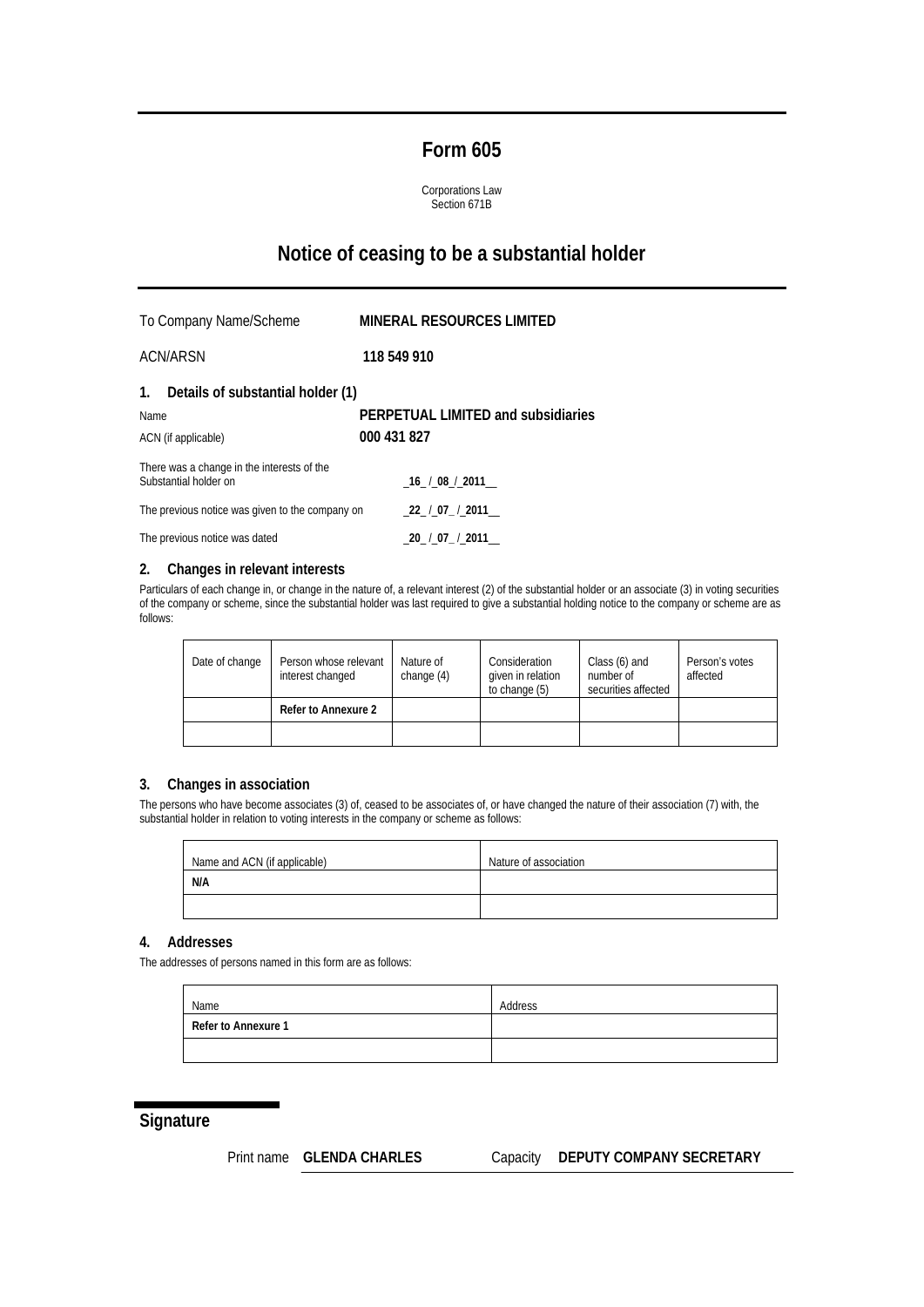#### **ANNEXURE 1 - Perpetual Investments Account Codes & Details**

**Perpetual Investments Management Limited (PIML), subsidiary of Perpetual Limited, as Responsible Entity for:**

| <b>INTERNAL CODE</b> | <b>ACCOUNT DETAILS</b>                                                                                                                                                                                  | <b>REGISTRATION DETAILS</b>                                                                                                                              |
|----------------------|---------------------------------------------------------------------------------------------------------------------------------------------------------------------------------------------------------|----------------------------------------------------------------------------------------------------------------------------------------------------------|
| ALL 'PC' CODES       | RBC Dexia Investor Services Trust<br>ACF: PIML (Select Investments)<br>RBC Dexia Investor Services Australia Pty Limited<br>GPO Box 5430 Sydney NSW 2001                                                | RBC Dexia Investor Services Trust<br>ACF: PIML (Select Investments)<br>RBC Dexia Investor Services Australia Pty Limited<br>GPO Box 5430 Sydney NSW 2001 |
| <b>PCEF</b>          | RBC Dexia Investor Services Trust<br>ACF: Perpetual's Wholesale Concentrated Equity Fund<br>Account Code: PICEF<br>GPO Box 5430 Sydney NSW 2001                                                         | RBC Dexia Investor Services Trust<br><pipooled a="" c=""><br/>GPO Box 5430 Sydney NSW 2001</pipooled>                                                    |
| <b>PCCEF</b>         | RBC Dexia Investor Services Trust<br>ACF: PIML (Select Investments)<br>Account Code: PCCEF<br>GPO Box 5430 Sydney NSW 2001                                                                              | <b>RBC Dexia Investor Services Trust</b><br><pi a="" c="" select=""><br/>GPO Box 5430 Sydney NSW 2001</pi>                                               |
| <b>PIBIAS</b>        | RBC Dexia Investor Services Trust<br>ACF: Perpetual's Benchmark Industrial Australian Share Fund<br>Account Code: PIBIAS<br>GPO Box 5430 Sydney NSW 2001                                                | RBC Dexia Investor Services Trust<br><pipooled a="" c=""><br/>GPO Box 5430 Sydney NSW 2001</pipooled>                                                    |
| <b>PIGPVF</b>        | RBC Dexia Investor Services Trust<br>ACF: Perpetual's Pure Value 2 Share Fund<br>Account Code: PIGPVF<br>GPO Box 5430 Sydney NSW 2001                                                                   | RBC Dexia Investor Services Trust<br><pipooled a="" c=""><br/>GPO Box 5430 Sydney NSW 2001</pipooled>                                                    |
| <b>PIGSFP</b>        | RBC Dexia Investor Services Trust<br>ACF: Perpetual's Australian Share Fund<br>Account Code: PIGSFP<br>GPO Box 5430 Sydney NSW 2001                                                                     | RBC Dexia Investor Services Trust<br><pipooled a="" c=""><br/>GPO Box 5430 Sydney NSW 2001</pipooled>                                                    |
| <b>PIICAP</b>        | RBC Dexia Investor Services Trust<br>ACF: Perpetual's Investor Choice Fund<br>Account Code: PIICAP<br>GPO Box 5430 Sydney NSW 2001                                                                      | RBC Dexia Investor Services Trust<br><pi a="" c="" choice="" investor=""><br/>GPO Box 5430 Sydney NSW 2001</pi>                                          |
| <b>PIISF</b>         | RBC Dexia Investor Services Trust<br>ACF: Perpetual's Industrial Share Fund<br>Account Code: PIISF<br>GPO Box 5430 Sydney NSW 2001                                                                      | RBC Dexia Investor Services Trust<br><pipooled a="" c=""><br/>GPO Box 5430 Sydney NSW 2001</pipooled>                                                    |
| <b>PIRAF</b>         | RBC Dexia Investor Services Trust<br>ACF: Perpetual Resources Fund<br>Account code: PIRAF<br>GPO Box 5430 Sydney NSW 2001                                                                               | RBC Dexia Investor Services Trust<br><pipooled a="" c=""><br/>GPO Box 5430 Sydney NSW 2001</pipooled>                                                    |
| <b>PISINP</b>        | <b>RBC Dexia Investor Services Trust</b><br>ACF: Perpetual's Investor Choice Fund<br>Account Code: PISINP<br>GPO Box 5430 Sydney NSW 2001                                                               | RBC Dexia Investor Services Trust<br><pi a="" c="" choice="" investor=""><br/>GPO Box 5430 Sydney NSW 2001</pi>                                          |
| PISMA1               | <b>RBC Dexia Investor Services Trust</b><br>ACF: Perpetual's Australian Share Fund<br>Account Code: PISMA1<br>GPO Box 5430 Sydney NSW 2001                                                              | RBC Dexia Investor Services Trust<br><pipooled a="" c=""><br/>GPO Box 5430 Sydney NSW 2001</pipooled>                                                    |
| PISMA2               | RBC Dexia Investor Services Trust<br>ACF: Perpetual's Australian Share Fund<br>Account Code: PISMA2<br>GPO Box 5430 Sydney NSW 2001                                                                     | <b>RBC Dexia Investor Services Trust</b><br><pipooled a="" c=""><br/>GPO Box 5430 Sydney NSW 2001</pipooled>                                             |
| <b>PIWGAP</b>        | UBS Nominee Pty Ltd<br>ACF: Perpetual Wholesale Geared Australian Share Fund<br>Account code: A111266<br>C/- RBC Dexia Investor Services Australia Nominees Pty Limited<br>GPO Box 5430 Sydney NSW 2001 | UBS Nominee Pty Ltd<br><prime a="" broking="" c="" services=""><br/>Level 16, Chifley Tower<br/>2 Chifley Square<br/>Sydney NSW 2000</prime>             |
| <b>PIWCPF</b>        | <b>UBS Nominee Pty Ltd</b><br>ACF: PI Protected Aust Share Fund A<br>Account code PIWCPF<br>C/- RBC Dexia Investor Services Australia Nominees Pty Limited<br>GPO Box 5430 Sydney NSW 2001              | <b>UBS Nominee Pty Ltd</b><br><prime a="" broking="" c="" services=""><br/>Level 16, Chifley Tower<br/>2 Chifley Square<br/>Sydney NSW 2000</prime>      |
| <b>PIWJPI</b>        | RBC Dexia Investor Services Trust<br>ACF: Perpetual JF Wholesale Prop Income Fund<br>Account Code: PIWJPI<br>GPO Box 5430 Sydney NSW 2001                                                               | RBC Dexia Investor Services Trust<br><pipooled a="" c=""><br/>GPO Box 5430 Sydney NSW 2001</pipooled>                                                    |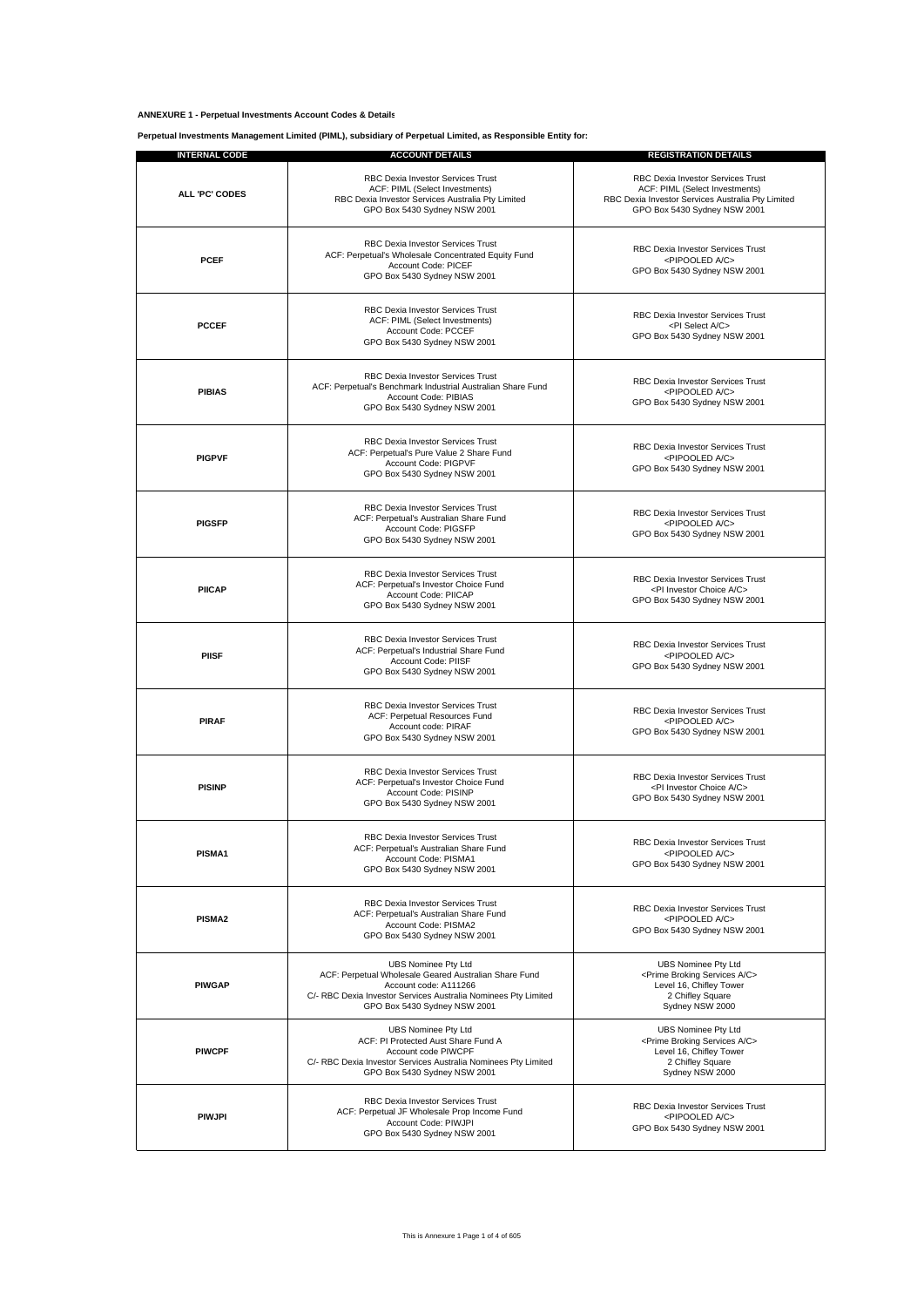| <b>PIWOLS</b> | <b>UBS Nominee Pty Ltd</b><br>ACF: Perpetual QI Long Short Fund<br>Account code: A1025745<br>C/- RBC Dexia Investor Services Australia Nominees Pty Limited<br>GPO Box 5430 Sydney NSW 2001       | UBS Nominee Pty Ltd<br><prime a="" broking="" c="" services=""><br/>Level 16, Chifley Tower<br/>2 Chifley Square<br/>Sydney NSW 2000</prime>        |
|---------------|---------------------------------------------------------------------------------------------------------------------------------------------------------------------------------------------------|-----------------------------------------------------------------------------------------------------------------------------------------------------|
| <b>PIWSPF</b> | <b>UBS Nominee Pty Ltd</b><br>ACF: Perpetual Wholesale Share Plus Fund<br>Account code: A111267<br>C/- RBC Dexia Investor Services Australia Nominees Pty Limited<br>GPO Box 5430 Sydney NSW 2001 | <b>UBS Nominee Pty Ltd</b><br><prime a="" broking="" c="" services=""><br/>Level 16, Chifley Tower<br/>2 Chifley Square<br/>Sydney NSW 2000</prime> |
| <b>PMWSC</b>  | RBC Dexia Investor Services Trust<br>ACF: Perpetual Wholesale Smaller Company Fund<br>Account Code: PIWSCS<br>GPO Box 5430 Sydney NSW 2001                                                        | RBC Dexia Investor Services Trust<br><pipooled a="" c=""><br/>GPO Box 5430 Sydney NSW 2001</pipooled>                                               |
| <b>PMWSRF</b> | RBC Dexia Investor Services Trust<br>ACF: Perpetual Wholesael Ethical Fund<br>Account Code: PIWSRF<br>GPO Box 5430 Sydney NSW 2001                                                                | <b>RBC Dexia Investor Services Trust</b><br><pipooled a="" c=""><br/>GPO Box 5430 Sydney NSW 2001</pipooled>                                        |

**Perpetual Investments Management Limited (PIML), subsidiary of Perpetual Limited, as Trustee for:**

٦

 $\mathbf{r}$ 

| <b>ALL 'SS' CODES</b> | <b>RBC Dexia Investor Services Trust</b><br>ACF: PIML (Select Super)<br>RBC Dexia Investor Services Australia Pty Limited<br>GPO Box 5430 Sydney NSW 2001 | <b>RBC Dexia Investor Services Trust</b><br>ACF: PIML (Select Super)<br>RBC Dexia Investor Services Australia Pty Limited<br>GPO Box 5430 Sydney NSW 2001 |
|-----------------------|-----------------------------------------------------------------------------------------------------------------------------------------------------------|-----------------------------------------------------------------------------------------------------------------------------------------------------------|
|-----------------------|-----------------------------------------------------------------------------------------------------------------------------------------------------------|-----------------------------------------------------------------------------------------------------------------------------------------------------------|

**Perpetual Investments Management Limited (PIML), subsidiary of Perpetual Limited, under Investment Management Agreements with:**

| <b>INTERNAL CODE</b> | <b>ACCOUNT DETAILS</b>                                                                                                                                                                              | <b>REGISTRATION DETAILS</b>                                                                                   |
|----------------------|-----------------------------------------------------------------------------------------------------------------------------------------------------------------------------------------------------|---------------------------------------------------------------------------------------------------------------|
| <b>CBAISF</b>        | Citicorp Nominees Pty Ltd.<br>ACF: Commonwealth Aust Shares Fund 4<br><b>Account Code:PICISE</b><br>C/- RBC Dexia Investor Services Australia Nominees Pty Limited<br>GPO Box 5430 Sydney NSW 2001  | <b>Citicorp Nominees Pty Ltd</b><br>A/C EASS04<br>GPO Box 764G<br>Melbourne VIC 3001                          |
| <b>NSWTC</b>         | Cogent Nominees Pty Ltd<br>ACF: NSW Treasury Corporation<br>Account Code: PINSWT<br>C/- RBC Dexia Investor Services Australia Nominees Pty Limited<br>GPO Box 5430 Sydney NSW 2001                  | Cogent Nominees Pty Limited<br>A/C HGFPTE<br>P.O. Box R209 Royal Exchange<br>Sydney NSW 1225                  |
| <b>PIACT</b>         | JP Morgan Chase Nominees Ltd<br>ACF: Australian Capital Territory Treasury<br>Account Code: PIACT<br>C/- RBC Dexia Investor Services Australia Nominees Pty Limited<br>GPO Box 5430 Sydney NSW 2001 | JP Morgan Chase Nominees<br>A/C 32512<br>Locked Bag 7, Royal Exchange Sydney NSW 2000                         |
| <b>PIAVIV</b>        | JP Morgan Chase Nominees limited<br>ACF: NAVIGATOR AUSTRALIA LIMITED<br>Account Code: PIAVIV<br>C/- RBC Dexia Investor Services Australia Nominees Pty Limited<br>GPO Box 5430 Sydney NSW 2001      | JP Morgan Chase Nominees<br>A/C 58815<br>Locked Bag 7, Royal Exchange<br>Sydney NSW 2000                      |
| <b>PICATH</b>        | National Australia Custodian Services<br>ACF: CATHOLIC SUPER FUND PTY LTD<br>Account Code: PICATH<br>C/- RBC Dexia Investor Services Australia Nominees Pty Limited<br>GPO Box 5430 Sydney NSW 2001 | National Australia Custodian Services<br>A/C CDPRDE/17392-10<br>Level 21, 500 Bourke St<br>Melbourne VIC 3000 |
| PIEFM6               | Cogent Nominees Pty Ltd<br>ACF: EFM Australian Share Fund 6<br>Account Code: PIEFM6<br>C/- RBC Dexia Investor Services Australia Nominees Pty Limited<br>GPO Box 5430 Sydney NSW 2001               | Cogent Nominees Pty Limited<br>A/C WTXME6<br>P.O. Box R209 Royal Exchange<br>Sydney NSW 1225                  |
| <b>PIFIRS</b>        | National Nominees Ltd<br>ACF: FIRST SUPER MANDATE AUSTRALIA<br>Account Code: PIFIRS<br>C/- RBC Dexia Investor Services Australia Nominees Pty Limited<br>GPO Box 5430 Sydney NSW 2001               | National Australia Custodian Services<br>A/C 16444-14<br>Level 21, 500 Bourke St<br>Melbourne VIC 3000        |
| PIHEAL               | JP Morgan Chase Nominees limited<br>ACF: HEALTH SUPER PTY LTD<br>Account Code: PIHEAL<br>C/- RBC Dexia Investor Services Australia Nominees Pty Limited<br>GPO Box 5430 Sydney NSW 2001             | JP Morgan Chase Nominees<br>A/C 74805<br>Locked Bag 7, Royal Exchange<br>Sydney NSW 2000                      |
| <b>PIHEST</b>        | JP Morgan Chase Nominees limited<br>ACF: HEST Australia Limited<br>Account Code: PIHEST<br>C/- RBC Dexia Investor Services Australia Nominees Pty Limited<br>GPO Box 5430 Sydney NSW 2001           | JP Morgan Chase Nominees<br>A/C 33112<br>Locked Bag 7, Royal Exchange<br>Sydney NSW 2000                      |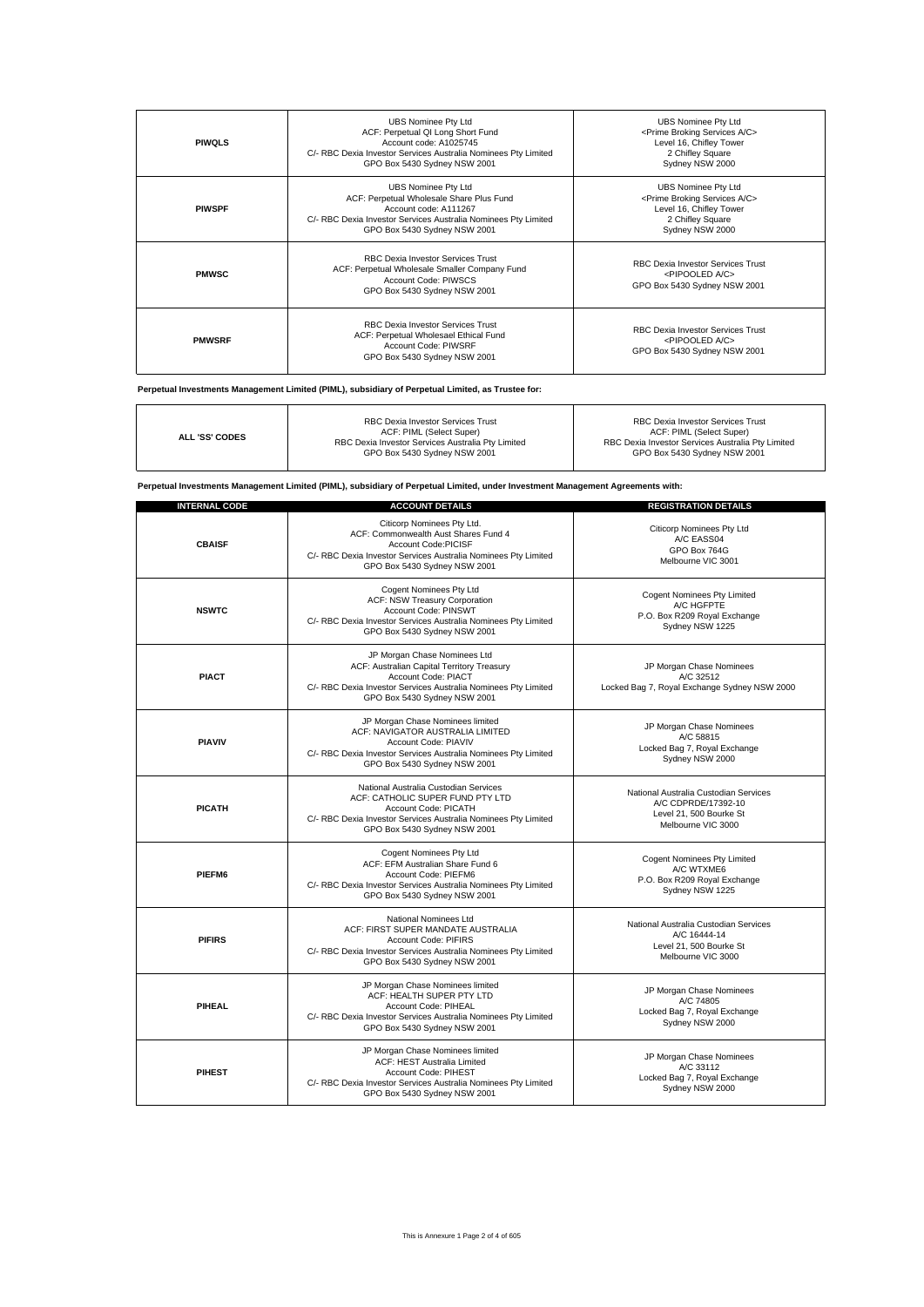| <b>PILGSS</b>  | JP Morgan Chase Nominees limited<br>ACF: HEST Australia Limited<br>Account Code: PILGSS<br>C/- RBC Dexia Investor Services Australia Nominees Pty Limited<br>GPO Box 5430 Sydney NSW 2002                 | JP Morgan Chase Nominees<br>A/C 56466<br>Locked Bag 7, Royal Exchange<br>Sydney NSW 2000                      |
|----------------|-----------------------------------------------------------------------------------------------------------------------------------------------------------------------------------------------------------|---------------------------------------------------------------------------------------------------------------|
| <b>PILUCR</b>  | JP Morgan Chase Nominees Ltd<br>ACF: LUCRF PTY LTD MANDATE<br>Account code: PILUCR<br>C/- RBC Dexia Investor Services Australia Nominees Pty Limited<br>GPO Box 5430 Sydney NSW 2000                      | JP Morgan Chase Nominees<br>A/C 58865<br>Locked Bag 7, Royal Exchange<br>Sydney NSW 1999                      |
| <b>PIMEDA</b>  | Cogent Nominees Pty Ltd<br>ACF: MEDIA SUPER SMALLER COMPANIES FUND<br>Account code: PIMEDA<br>C/- RBC Dexia Investor Services Australia Nominees Pty Limited<br>GPO Box 5430 Sydney NSW 2000              | Cogent Nominees Pty Ltd<br>A/C PISPTE<br>P.O. Box R209, Royal Exchange<br>Sydney NSW 1225                     |
| <b>PIRAEO</b>  | State Street Australia Limited<br>ACF: RUSSELL AUSTRALIAN OPPORTUNITIES FUND<br>Account code: PIRAEO<br>C/- RBC Dexia Investor Services Australia Nominees Pty Limited<br>GPO Box 5430 Sydney NSW 2000    | State Street Australia Limited<br>A/C BT7B<br>Level 18, 338 Pitt Street<br>Sydney NSW 2000                    |
| <b>PISTCF</b>  | JP Morgan Chase Nominees Ltd<br>ACF: SAS Trustee Corporation<br>Account code: PISTCF<br>C/- RBC Dexia Investor Services Australia Nominees Pty Limited<br>GPO Box 5430 Sydney NSW 2001                    | JP Morgan Chase Nominees<br>A/C 34893<br>Locked Bag 7, Royal Exchange<br>Sydney NSW 2000                      |
| <b>PITWUS</b>  | National Nominees Ltd<br>ACF: TWU SUPERANNUATION<br>Account Code: PITWUS<br>C/- RBC Dexia Investor Services Australia Nominees Pty Limited<br>GPO Box 5430 Sydney NSW 2001                                | National Australia Custodian Services<br>A/C TUPPAE/16448-28<br>Level 21, 500 Bourke St<br>Melbourne VIC 3000 |
| <b>PMCBUS</b>  | National Nominees Ltd<br>ACF: Construction & Building Union Superannuation Fund<br>Account Code: PICBUS<br>C/- RBC Dexia Investor Services Australia Nominees Pty Limited<br>GPO Box 5430 Sydney NSW 2001 | National Australia Custodian Services<br>A/C CBPFAE/5267-15<br>Level 21, 500 Bourke St<br>Melbourne VIC 3000  |
| <b>PMCGSF</b>  | <b>Citicorp Nominees Pty Ltd</b><br>ACF: Commonwealth Aust Shares Fund 11<br>Account Code: PICGSF<br>C/- RBC Dexia Investor Services Australia Nominees Pty Limited<br>GPO Box 5430 Sydney NSW 2001       | Citicorp Nominees Pty Ltd<br>A/C EASS11<br>GPO Box 764G Melbourne VIC 3001                                    |
| <b>PMCPSF</b>  | Citicorp Nominees Pty Ltd<br>ACF:Commonwealth Property Fund 3<br>Account Code: PICPSF<br>C/- RBC Dexia Investor Services Australia Nominees Pty Limited<br>GPO Box 5430 Sydney NSW 2001                   | Citicorp Nominees Pty Ltd<br>A/C EPSS03<br>GPO Box 764G Melbourne VIC 3001                                    |
| <b>PIAUST</b>  | JP Morgan Chase Nominees Limited<br>ACF: Australian Super Ethical SRI Fund<br>Account Code: PIAUST<br>C/- RBC Dexia Investor Services Australia Nominees Pty Limited<br>GPO Box 5430 Sydney NSW 2001      | JP Morgan Chase Nominees<br>A/C 36018<br>Locked Bag 7 Royal Exchange<br>Sydney NSW 2000                       |
| <b>PMHOST</b>  | JP Morgan Chase Nominees Limited<br>ACF: Host - Plus Pty Ltd<br>Account Code: PIHOST<br>C/- RBC Dexia Investor Services Australia Nominees Pty Limited<br>GPO Box 5430 Sydney NSW 2001                    | JP Morgan Chase Nominees<br>A/C 20004<br>Locked Bag 7 Royal Exchange<br>Sydney NSW 2000                       |
| <b>PMSTA</b>   | JP Morgan Chase Nominees Limited<br>ACF: Super Trust of Australia<br>Account Code: PISTA<br>C/- RBC Dexia Investor Services Australia Nominees Pty Limited<br>GPO Box 5430 Sydney NSW 2001                | JP Morgan Chase Nominees<br>A/C 40909<br>Locked Bag 7 Royal Exchange<br>Sydney NSW 2000                       |
| QITE2          | <b>RBC Dexia Investor Services Trust</b><br>ACF: Quantitative Investments TE 2 Equity Fund<br>Account Code: PIQTE2<br>GPO Box 5430 Sydney NSW 2001                                                        | RBC Dexia Investor Services Trust<br><piqte2 a="" c=""><br/>GPO Box 5430 Sydney NSW 2001</piqte2>             |
| T2             | Perpetual Trustee Company Limited<br>(Private Client Division)                                                                                                                                            | Perpetual Trustee Company Limited<br>GPO Box 4172 Sydney NSW 2001                                             |
| T <sub>3</sub> | Perpetual Trustees Victoria Limited<br>(Private Client Division)                                                                                                                                          | Perpetual Trustee Company Limited<br>GPO Box 4172 Sydney NSW 2001                                             |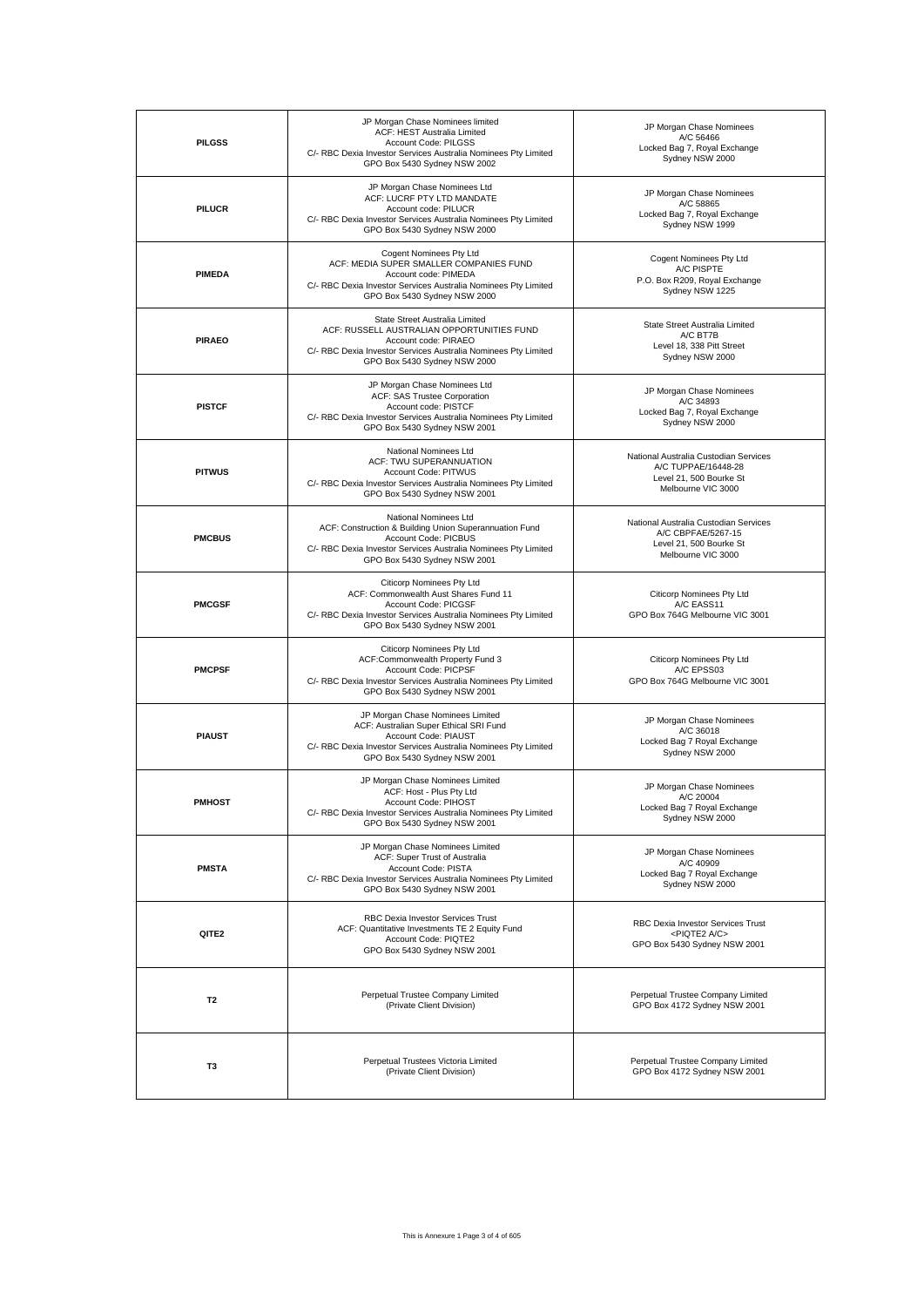| <b>T4</b>      | Perpetual Trustees Queensland Limited<br>(Private Client Division)                                                                                                                            | Perpetual Trustee Company Limited<br>GPO Box 4172 Sydney NSW 2001                                                |
|----------------|-----------------------------------------------------------------------------------------------------------------------------------------------------------------------------------------------|------------------------------------------------------------------------------------------------------------------|
| T <sub>6</sub> | Perpetual Trustees WA Limited<br>(Private Client Division)                                                                                                                                    | Perpetual Trustee Company Limited<br>GPO Box 4172 Sydney NSW 2001                                                |
| T7             | Perpetual Trustee Company Canberra Limited<br>(Private Client Division)                                                                                                                       | Perpetual Trustee Company Limited<br>GPO Box 4172 Sydney NSW 2001                                                |
| <b>TEL</b>     | National Nominees Limited<br>ACF: Telstra Superannuation Pty Limited<br>Account Code: PITEL<br>C/- RBC Dexia Investor Services Australia nominees Pty Limited<br>GPO Box 5430 Sydney NSW 2001 | National Australia Custodian Services<br>A/C 3093-15 TSPPAE<br>Level 21, 500 Bourke Street<br>Melbourne VIC 3000 |

Perpetual Limited GPO BOX 4172 Sydney NSW 2001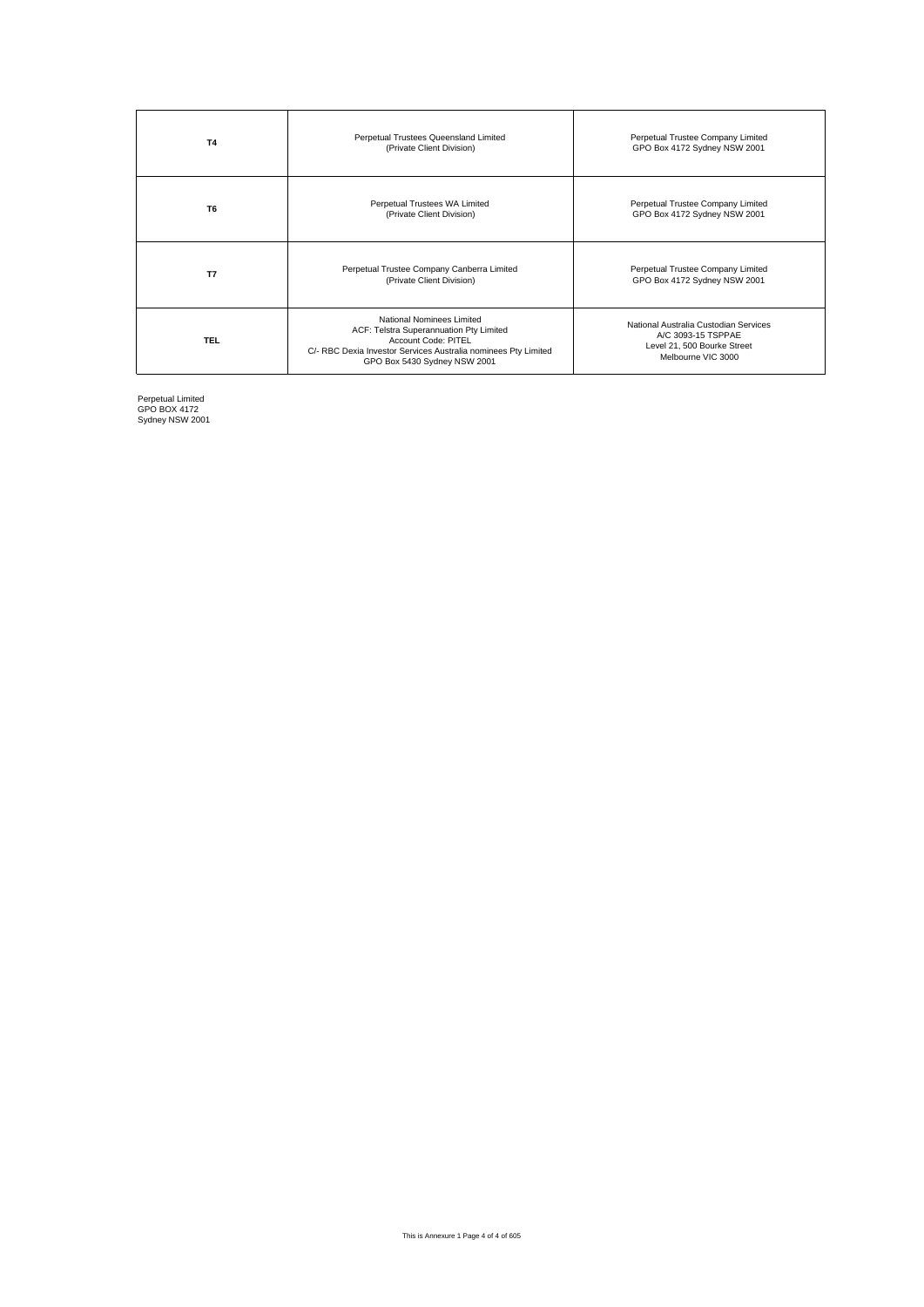## **ANNEXURE 2**

### CHANGES IN RELEVANT INTERESTS

| Account       | Security   |                          | Volume |                              | Value   | Price |       | AsAtDate   |
|---------------|------------|--------------------------|--------|------------------------------|---------|-------|-------|------------|
| <b>PMWSCS</b> | <b>MIN</b> |                          | 19,022 | $\overline{\phantom{0}}$     | 237,745 | \$    | 12.50 | 22/07/2011 |
| <b>PMWSCS</b> | <b>MIN</b> |                          | 28,229 | $\qquad \qquad \blacksquare$ | 352,795 | \$    | 12.50 | 26/07/2011 |
| <b>PMWSCS</b> | <b>MIN</b> |                          | 13,699 | $\qquad \qquad \blacksquare$ | 171,279 | \$    | 12.50 | 27/07/2011 |
| <b>PMWSCS</b> | <b>MIN</b> | ٠                        | 3,813  | $\blacksquare$               | 47,663  | \$    | 12.50 | 27/07/2011 |
| <b>PMWSCS</b> | <b>MIN</b> | $\overline{\phantom{0}}$ | 6,118  | $\overline{a}$               | 74,958  | \$    | 12.25 | 29/07/2011 |
| <b>PMWSCS</b> | <b>MIN</b> | $\overline{\phantom{0}}$ | 25,000 | $\overline{\phantom{a}}$     | 312,700 | \$    | 12.51 | 01/08/2011 |
| <b>PMWSCS</b> | <b>MIN</b> |                          | 4,000  | $\blacksquare$               | 49,920  | \$    | 12.48 | 02/08/2011 |
| <b>PMWSCS</b> | <b>MIN</b> |                          | 32,065 |                              | 352,558 | \$    | 11.00 | 08/08/2011 |
| <b>PMWSCS</b> | <b>MIN</b> |                          | 47,470 | $\overline{\phantom{a}}$     | 519,203 | \$    | 10.94 | 11/08/2011 |
| <b>PMWSCS</b> | <b>MIN</b> |                          | 40,557 | $\overline{\phantom{a}}$     | 453,265 | \$    | 11.18 | 12/08/2011 |
| <b>PMCGSF</b> | <b>MIN</b> |                          | 3,742  | $\overline{\phantom{a}}$     | 46,769  | \$    | 12.50 | 22/07/2011 |
| <b>PMCGSF</b> | <b>MIN</b> |                          | 5,792  | $\overline{\phantom{a}}$     | 72,386  | \$    | 12.50 | 26/07/2011 |
| <b>PMCGSF</b> | <b>MIN</b> |                          | 3,554  | $\overline{a}$               | 44,436  | \$    | 12.50 | 27/07/2011 |
| <b>PMCGSF</b> | <b>MIN</b> |                          | 989    | $\overline{a}$               | 12,363  | \$    | 12.50 | 27/07/2011 |
| <b>PMCGSF</b> | <b>MIN</b> |                          | 835    | $\overline{\phantom{a}}$     | 10,230  | \$    | 12.25 | 29/07/2011 |
| <b>PMCGSF</b> | <b>MIN</b> |                          | 3,723  | $\overline{a}$               | 46,567  | \$    | 12.51 | 01/08/2011 |
| <b>PMCGSF</b> | <b>MIN</b> |                          | 860    | $\overline{a}$               | 10,733  | \$    | 12.48 | 02/08/2011 |
| <b>PMCGSF</b> | <b>MIN</b> |                          | 2,117  |                              | 25,394  | \$    | 12.00 | 03/08/2011 |
| <b>PMCGSF</b> | <b>MIN</b> |                          | 1,688  |                              | 20,082  | \$    | 11.90 | 04/08/2011 |
| <b>PMCGSF</b> | <b>MIN</b> |                          | 1,192  |                              | 13,427  | \$    | 11.26 | 05/08/2011 |
| <b>PIMEDA</b> | <b>MIN</b> |                          | 2,318  | $\overline{\phantom{a}}$     | 28,971  | \$    | 12.50 | 22/07/2011 |
| <b>PIMEDA</b> | <b>MIN</b> |                          | 4,771  | -                            | 59,626  | \$    | 12.50 | 26/07/2011 |
| <b>PIMEDA</b> | <b>MIN</b> |                          | 6,061  | -                            | 75,781  | \$    | 12.50 | 27/07/2011 |
| <b>PIMEDA</b> | <b>MIN</b> |                          | 1,687  | $\overline{\phantom{a}}$     | 21,088  | \$    | 12.50 | 27/07/2011 |
| <b>PIMEDA</b> | <b>MIN</b> |                          | 2,530  | $\overline{a}$               | 27,672  | \$    | 10.94 | 11/08/2011 |
| <b>PIMEDA</b> | <b>MIN</b> |                          | 9,443  | $\overline{a}$               | 105,535 | \$    | 11.18 | 12/08/2011 |
| <b>PIICAP</b> | <b>MIN</b> |                          | 5,656  | $\overline{a}$               | 70,691  | \$    | 12.50 | 22/07/2011 |
| <b>PIICAP</b> | <b>MIN</b> |                          | 10,463 | $\qquad \qquad \blacksquare$ | 130,762 | \$    | 12.50 | 26/07/2011 |
| <b>PIICAP</b> | <b>MIN</b> | $\overline{a}$           | 5,398  | $\qquad \qquad \blacksquare$ | 67,491  | \$    | 12.50 | 27/07/2011 |
| <b>PIICAP</b> | <b>MIN</b> |                          | 1,503  | $\overline{a}$               | 18,788  | \$    | 12.50 | 27/07/2011 |
| <b>PIICAP</b> | <b>MIN</b> | $\overline{\phantom{0}}$ | 2,197  | $\blacksquare$               | 26,918  | \$    | 12.25 | 29/07/2011 |
| <b>PIICAP</b> | <b>MIN</b> |                          | 5,514  | $\blacksquare$               | 68,968  | \$    | 12.51 | 01/08/2011 |
| <b>PIICAP</b> | <b>MIN</b> |                          | 1,173  | $\sim$                       | 14,639  | \$    | 12.48 | 02/08/2011 |
| <b>PIICAP</b> | <b>MIN</b> |                          | 2,665  |                              | 31,967  | \$    | 12.00 | 03/08/2011 |
| <b>PIICAP</b> | <b>MIN</b> |                          | 1,913  |                              | 22,759  | \$    | 11.90 | 04/08/2011 |
| <b>PIICAP</b> | <b>MIN</b> |                          | 1,377  |                              | 15,511  | \$    | 11.26 | 05/08/2011 |
| <b>PIICAP</b> | <b>MIN</b> | -                        | 13,006 | $\overline{\phantom{a}}$     | 149,860 | \$    | 11.52 | 15/08/2011 |
| <b>PIWGAP</b> | <b>MIN</b> |                          | 22,202 | $\overline{\phantom{a}}$     | 277,489 | \$    | 12.50 | 22/07/2011 |
| <b>PIWGAP</b> | <b>MIN</b> |                          | 34,250 | $\blacksquare$               | 428,043 | \$    | 12.50 | 26/07/2011 |
| <b>PIWGAP</b> | <b>MIN</b> |                          | 20,695 | $\qquad \qquad \blacksquare$ | 258,750 | \$    | 12.50 | 27/07/2011 |
| <b>PIWGAP</b> | <b>MIN</b> |                          | 5,760  | $\qquad \qquad \blacksquare$ | 72,001  | \$    | 12.50 | 27/07/2011 |
| <b>PIWGAP</b> | <b>MIN</b> |                          | 5,001  | -                            | 61,272  | \$    | 12.25 | 29/07/2011 |
| <b>PIWGAP</b> | <b>MIN</b> | -                        | 22,739 | $\overline{\phantom{a}}$     | 284,415 | \$    | 12.51 | 01/08/2011 |
| <b>PIWGAP</b> | <b>MIN</b> |                          | 4,978  | $\overline{\phantom{a}}$     | 62,125  | \$    | 12.48 | 02/08/2011 |
| <b>PIWGAP</b> | <b>MIN</b> | $\overline{\phantom{0}}$ | 25,000 | $\overline{\phantom{a}}$     | 299,883 | \$    | 12.00 | 03/08/2011 |
| <b>PIWGAP</b> | <b>MIN</b> | $\overline{\phantom{a}}$ | 18,000 | $\overline{\phantom{a}}$     | 214,148 | \$    | 11.90 | 04/08/2011 |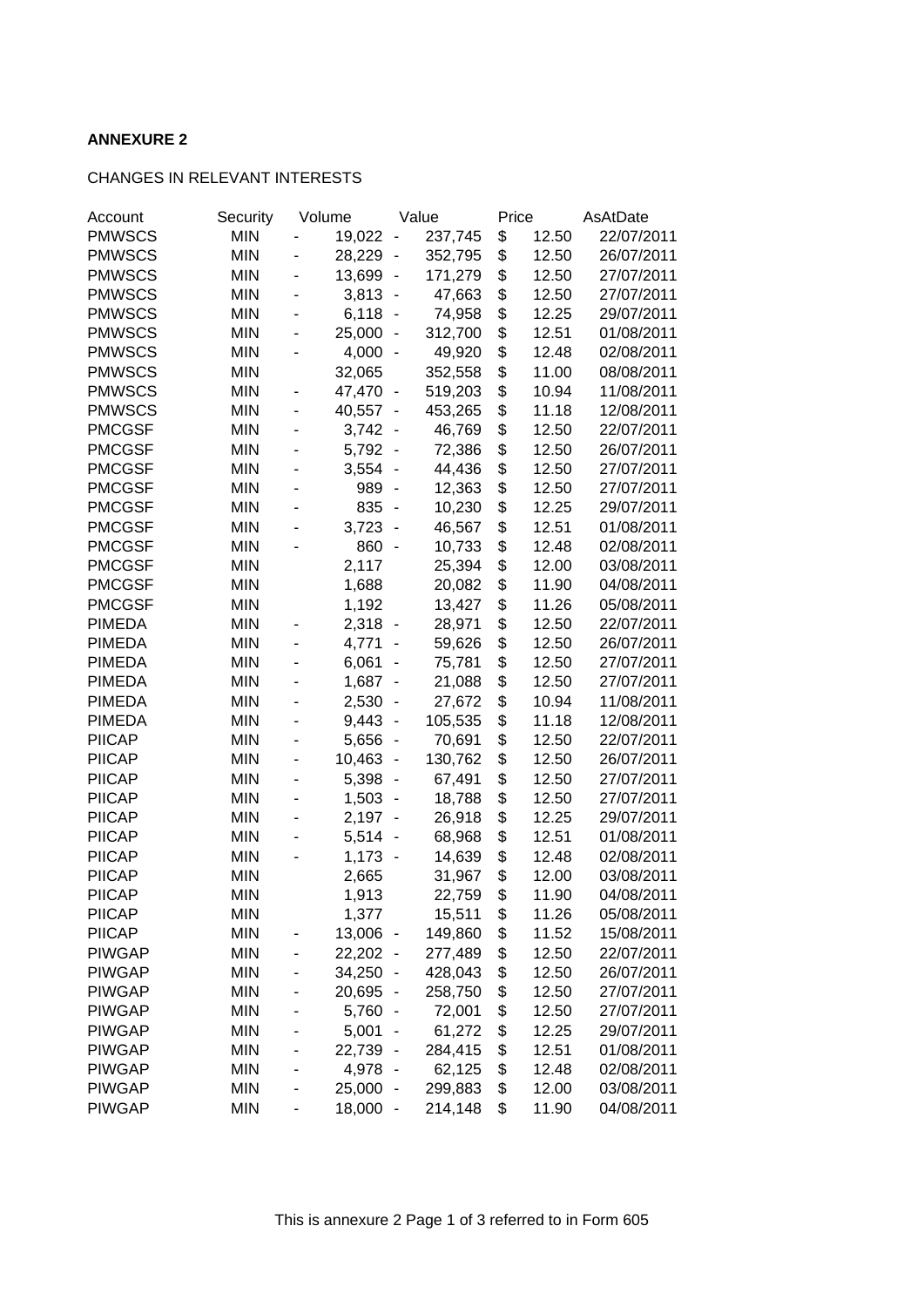| <b>PIWGAP</b> | <b>MIN</b> |                              | 15,000<br>$\overline{\phantom{a}}$ | 168,963 | \$<br>11.26 | 05/08/2011 |
|---------------|------------|------------------------------|------------------------------------|---------|-------------|------------|
| <b>PIGSFP</b> | <b>MIN</b> |                              | 41,355<br>$\overline{a}$           | 516,871 | \$<br>12.50 | 22/07/2011 |
| <b>PIGSFP</b> | <b>MIN</b> |                              | 62,216<br>$\overline{a}$           | 777,551 | \$<br>12.50 | 26/07/2011 |
| <b>PIGSFP</b> | <b>MIN</b> | $\overline{\phantom{0}}$     | 37,810<br>$\overline{\phantom{a}}$ | 472,738 | \$<br>12.50 | 27/07/2011 |
| <b>PIGSFP</b> | <b>MIN</b> | $\qquad \qquad \blacksquare$ | 10,524<br>$\overline{\phantom{a}}$ | 131,551 | \$<br>12.50 | 27/07/2011 |
| <b>PIGSFP</b> | <b>MIN</b> | ÷,                           | 13,044<br>$\overline{\phantom{a}}$ | 159,815 | \$<br>12.25 | 29/07/2011 |
| <b>PIGSFP</b> | <b>MIN</b> | ÷,                           | 40,258<br>$\overline{\phantom{a}}$ | 503,539 | \$<br>12.51 | 01/08/2011 |
| <b>PIGSFP</b> | <b>MIN</b> |                              | 8,381<br>$\overline{\phantom{a}}$  | 104,595 | \$<br>12.48 | 02/08/2011 |
| <b>PIGSFP</b> | <b>MIN</b> |                              | 20,218                             | 242,521 | \$<br>12.00 | 03/08/2011 |
| <b>PIGSFP</b> | <b>MIN</b> |                              | 13,990                             | 166,440 | \$<br>11.90 | 04/08/2011 |
| <b>PIGSFP</b> | <b>MIN</b> |                              | 11,679                             | 131,555 | \$<br>11.26 | 05/08/2011 |
| <b>PIAVIV</b> | <b>MIN</b> |                              | 2,705<br>$\sim$                    | 33,808  | \$<br>12.50 | 22/07/2011 |
| <b>PIAVIV</b> | <b>MIN</b> |                              | 4,279<br>$\overline{\phantom{a}}$  | 53,477  | \$<br>12.50 | 26/07/2011 |
| <b>PIAVIV</b> | <b>MIN</b> |                              | 2,603                              | 32,545  | \$<br>12.50 | 27/07/2011 |
| <b>PIAVIV</b> | <b>MIN</b> |                              | 724<br>$\overline{a}$              | 9,050   | \$<br>12.50 | 27/07/2011 |
| <b>PIAVIV</b> | <b>MIN</b> |                              | 612<br>$\overline{a}$              | 7,498   | \$<br>12.25 | 29/07/2011 |
| <b>PIAVIV</b> | <b>MIN</b> |                              | 2,766<br>$\overline{\phantom{a}}$  | 34,597  | \$<br>12.51 | 01/08/2011 |
| <b>PIAVIV</b> | <b>MIN</b> |                              | 608<br>$\overline{\phantom{a}}$    | 7,588   | \$<br>12.48 | 02/08/2011 |
| <b>PIAVIV</b> | <b>MIN</b> |                              | 5,498<br>$\overline{\phantom{a}}$  | 65,978  | \$<br>12.00 | 03/08/2011 |
| <b>PIAVIV</b> | <b>MIN</b> |                              | 409                                | 4,866   | \$<br>11.90 | 04/08/2011 |
| <b>PIAVIV</b> | <b>MIN</b> |                              | 752                                | 8,471   | \$<br>11.26 | 05/08/2011 |
| <b>PIRAF</b>  | <b>MIN</b> |                              | 3,000<br>$\overline{\phantom{a}}$  | 37,495  | \$<br>12.50 | 22/07/2011 |
| <b>PIRAF</b>  | <b>MIN</b> |                              | 281                                | 3,443   | \$<br>12.25 | 29/07/2011 |
| <b>PIRAF</b>  | <b>MIN</b> |                              | 35,000                             | 404,800 | \$<br>11.57 | 15/08/2011 |
| <b>PMSTA</b>  | <b>MIN</b> |                              | 80,358                             | 964,232 | \$<br>12.00 | 03/08/2011 |
| <b>PMSTA</b>  | <b>MIN</b> |                              | 67,597                             | 804,316 | \$<br>11.90 | 04/08/2011 |
| <b>PMSTA</b>  | <b>MIN</b> |                              | 40,072                             | 451,455 | \$<br>11.27 | 05/08/2011 |
| <b>PMSTA</b>  | <b>MIN</b> |                              | 40,253                             | 442,582 | \$<br>11.00 | 08/08/2011 |
| <b>PMSTA</b>  | <b>MIN</b> |                              | 23,304                             | 236,731 | \$<br>10.16 | 09/08/2011 |
| <b>PMSTA</b>  | <b>MIN</b> |                              | 39,846                             | 439,039 | \$<br>11.02 | 11/08/2011 |
| <b>PMSTA</b>  | <b>MIN</b> |                              | 79,553<br>$\overline{\phantom{a}}$ | 924,708 | \$<br>11.62 | 16/08/2011 |
| <b>TEL</b>    | <b>MIN</b> |                              | 30,091                             | 361,068 | \$<br>12.00 | 03/08/2011 |
| <b>TEL</b>    | <b>MIN</b> |                              | 25,583                             | 304,404 | \$<br>11.90 | 04/08/2011 |
| <b>TEL</b>    | <b>MIN</b> |                              | 15,263                             | 171,954 | \$<br>11.27 | 05/08/2011 |
| <b>TEL</b>    | <b>MIN</b> |                              | 14,888                             | 163,694 | \$<br>11.00 | 08/08/2011 |
| <b>TEL</b>    | <b>MIN</b> |                              | 8,714                              | 88,520  | \$<br>10.16 | 09/08/2011 |
| TEL           | <b>MIN</b> |                              | 15,744                             | 173,474 | \$<br>11.02 | 11/08/2011 |
| <b>TEL</b>    | <b>MIN</b> |                              | 31,735 -                           | 368,881 | \$<br>11.62 | 16/08/2011 |
| <b>PIHEST</b> | <b>MIN</b> |                              | 41,137                             | 493,611 | \$<br>12.00 | 03/08/2011 |
| <b>PIHEST</b> | <b>MIN</b> |                              | 34,604                             | 411,743 | \$<br>11.90 | 04/08/2011 |
| <b>PIHEST</b> | <b>MIN</b> |                              | 20,511                             | 231,079 | \$<br>11.27 | 05/08/2011 |
| <b>PIHEST</b> | <b>MIN</b> |                              | 20,602                             | 226,519 | \$<br>11.00 | 08/08/2011 |
| <b>PIHEST</b> | <b>MIN</b> |                              | 11,928                             | 121,169 | \$<br>10.16 | 09/08/2011 |
| <b>PIHEST</b> | <b>MIN</b> |                              | 20,402                             | 224,797 | \$<br>11.02 | 11/08/2011 |
| <b>PIHEST</b> | <b>MIN</b> |                              | 40,723<br>$\overline{\phantom{a}}$ | 473,356 | \$<br>11.62 | 16/08/2011 |
| <b>PMCBUS</b> | <b>MIN</b> |                              | 48,414                             | 580,929 | \$<br>12.00 | 03/08/2011 |
| <b>PMCBUS</b> | <b>MIN</b> |                              | 40,744                             | 484,801 | \$<br>11.90 | 04/08/2011 |
| <b>PMCBUS</b> | <b>MIN</b> |                              | 24,154                             | 272,121 | \$<br>11.27 | 05/08/2011 |
| <b>PMCBUS</b> | <b>MIN</b> |                              | 24,257                             | 266,706 | \$<br>11.00 | 08/08/2011 |
| <b>PMCBUS</b> | <b>MIN</b> |                              | 14,054                             | 142,766 | \$<br>10.16 | 09/08/2011 |
| <b>PMCBUS</b> | <b>MIN</b> |                              | 24,008                             | 264,530 | \$<br>11.02 | 11/08/2011 |
| <b>PMCBUS</b> | <b>MIN</b> |                              | 47,989<br>$\overline{\phantom{a}}$ | 557,815 | \$<br>11.62 | 16/08/2011 |
|               |            |                              |                                    |         |             |            |